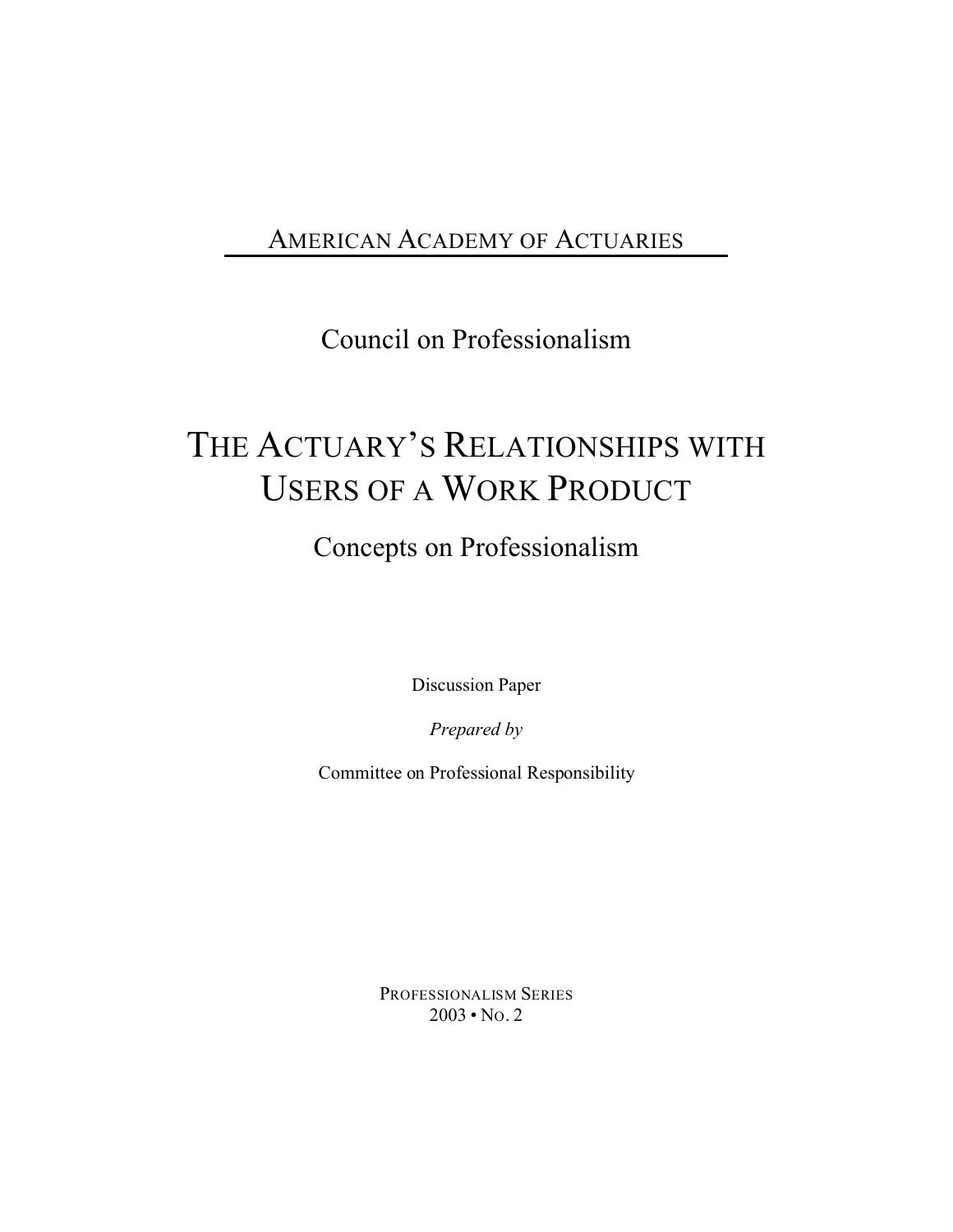# TABLE OF CONTENTS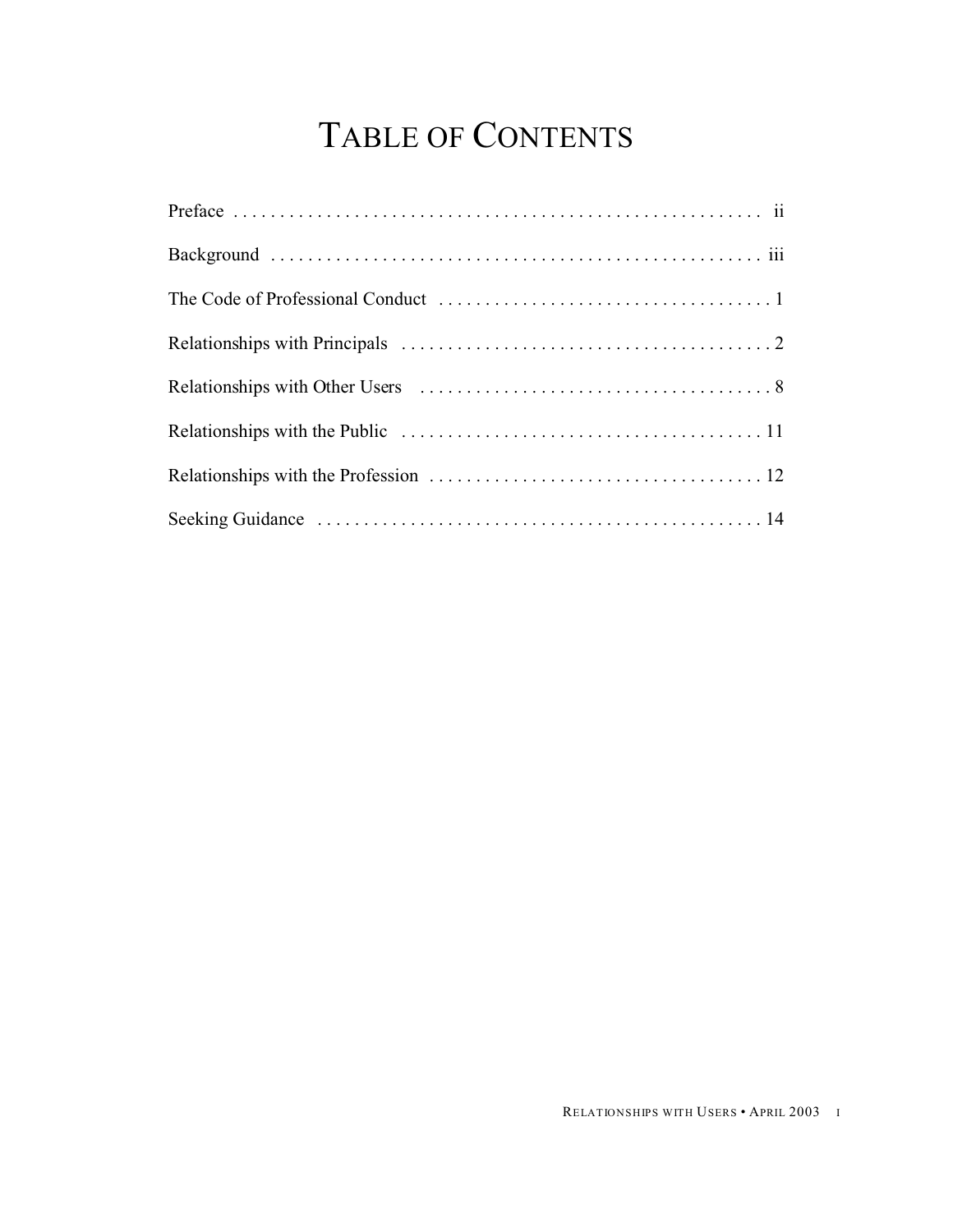#### PREFACE

 $\mathbf I$  his discussion paper was developed by the Committee on Professional Responsibility of the American Academy of Actuaries for discretionary use by actuaries. Its purpose is to assist actuaries in considering their relationships with the various users of their work products. This paper was not promulgated by the Actuarial Standards Board and is not binding upon any actuary. No affirmative obligation is intended to be imposed on any actuary by this paper, nor should such an obligation be inferred from any of the ideas expressed or suggestions made herein. This discussion paper is intended to stand on its own and be freely interpreted.

In considering and addressing the interests of the various parties who use their work products, actuaries should be guided by the Code of Professional Conduct. To the extent any conflict exists or could be implied between this paper and the Code of Professional Conduct, the Code prevails. Members, reflecting upon the Code and other professional standards that apply to them, are free to accept or reject any part of or the whole of this discussion paper as they choose.

Members are encouraged to share their comments on this paper with the Committee on Professional Responsibility to facilitate improvement in any future releases on this topic. Comments can be submitted to paper@actuary.org.

#### JANUARY 2003

<u>--------- A ---------</u>

*The Committee on Professional Responsibility presents these ideas with the expectation that they will be both useful and thought-provoking and will enhance the actuarial profession's consideration of its individual and collective relationships with users of actuarial work products. Ultimately, it is the Code of Professional Conduct that governs the responsibilities of actuaries in this area. However, the ideas and suggestions offered in this paper are intended to assist actuaries in applying the Code of Professional Conduct to their individual situations. The committee believes that expanded discussion of the concepts and suggestions offered in this paper will benefit the profession.*

#### COMMITTEE ON PROFESSIONAL RESPONSIBILITY

Tom Bakos, *Chairperson*

Cara M. Blank David S. Powell William C. Cutlip Carl Shalit Jeffrey L. Kucera Marc I. Whinston Robert E. Orean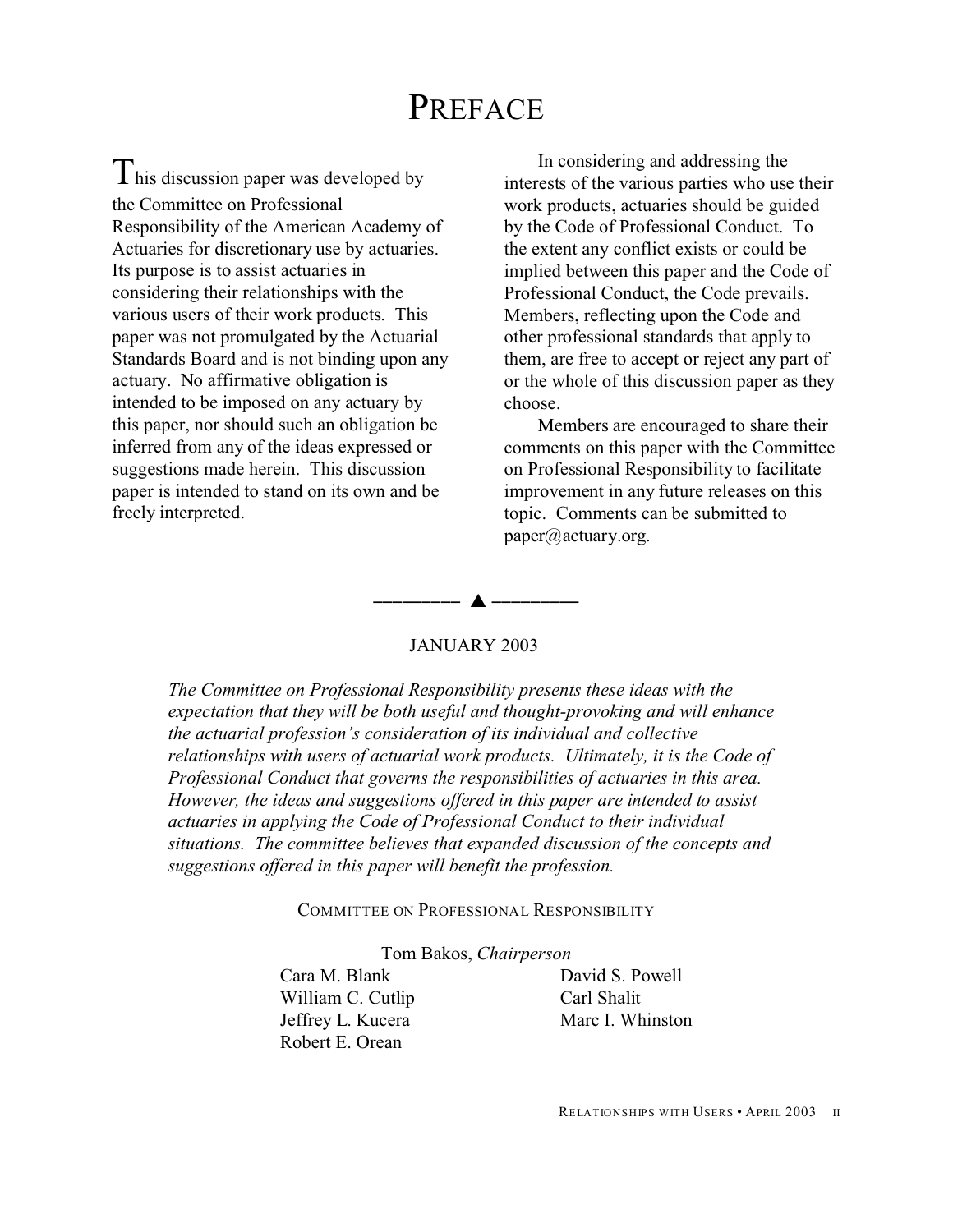#### BACKGROUND

 $T_{\text{he actual profession continues to}}$ achieve increasing public visibility. Media and legislative attention has focused on the role of pension actuaries in advising pension plan sponsors concerning their decisions to convert their employee benefit plans from traditional defined benefit plans to cash balance plans. The media have also scrutinized the assumptions and methods used by the actuaries for the Social Security system. In addition, insurance regulators have suggested that some actuaries, in their efforts to assist companies to mitigate the costs of compliance with regulation, may have met the letter of regulatory requirements without satisfying their underlying intent. It was implied that actuaries have not only a direct relationship with their clients and employers but also an indirect relationship with regulators, employee benefit plan participants, insurance policyholders, and the general public and that, in some instances, actuaries were not necessarily giving appropriate attention to these relationships.

Concerned that the reputation of the actuarial profession might be unfairly harmed by these implications, the leaders of the profession discussed at length whether actuaries would benefit from a statement of principles regarding their relationships with the various users of their work products. It was recognized that the Code of Professional Conduct (Code) offers explicit guidance in this area, particularly with respect to actuaries' principals (*i.e.*, clients and employers). However, it was felt that actuaries might welcome assistance in identifying factors to consider when applying the Code in particular situations, especially when attempting to reconcile their

responsibilities to their principals with the interests of other users of their work products.

The Actuarial Standards Board (ASB) was asked to consider issuing an Actuarial Standard of Practice (ASOP) concerning actuaries' relationships with the users of their work products. After careful consideration, the ASB concluded that more discussion was needed within the profession before such a standard could be issued. The ASB agreed that members of the profession might well find guidance in this area to be beneficial. However, the ASB believed that individual actuaries might disagree concerning how to apply the Code to particular situations involving the use of their work products and that it would be preferable for the profession to reach a reasonably clear consensus before binding guidance in the form of an ASOP was developed.

There continued to be agreement within the leadership of the profession, however, that actuaries would find a discussion of their relationships with the users of their work products to be helpful. Accordingly, the American Academy of Actuaries' (Academy's) Council on Professionalism asked the Committee on Professional Responsibility (committee) to prepare a discussion paper for broad dissemination to the membership. The purpose of the paper would not be to impose mandatory requirements on actuaries but to identify issues, enhance sensitivities, and assist actuaries in applying the Code when questions arise in their day-to-day practices.

This paper, therefore, is intended to be broadly shared among the membership of the Academy and its sister organizations. In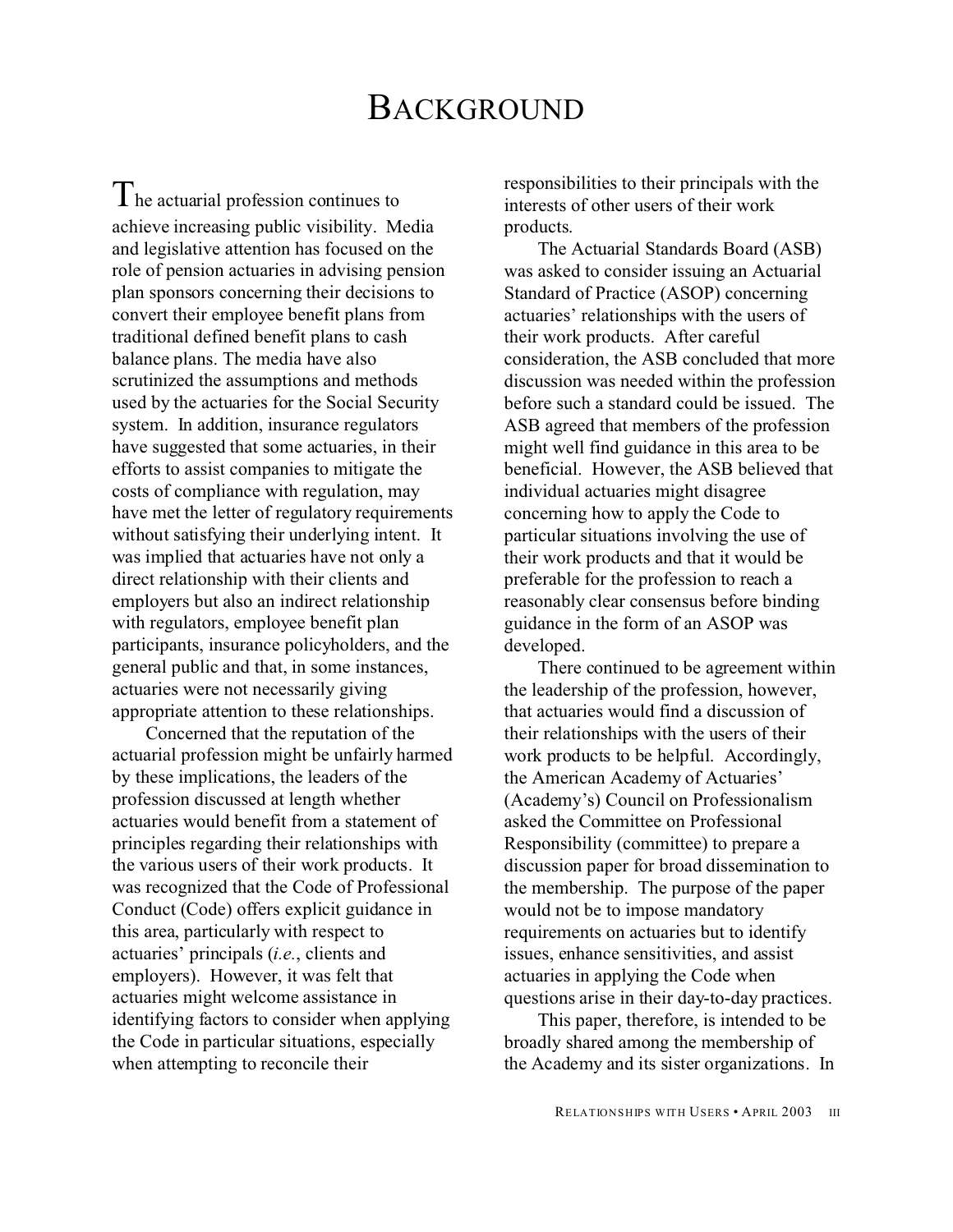preparing this discussion paper, the committee recognized that there is likely a wide range of experience and opinion within the profession concerning actuaries' relationships with the various users of their work products. However, the committee believes that actuaries working for employers and clients of all types and sizes can benefit from reading and considering the concepts and suggestions contained in this paper. The committee is not advocating any mandatory practices beyond those required by the Code,

the ASOPs and the Qualification Standards for Prescribed Statements of Actuarial Opinion (Qualification Standards).

By sharing the thoughts of several experienced actuaries, the committee encourages each actuary to give appropriate consideration to the varying interests of the users of the actuary's work product whenever

the actuary provides professional services. Ultimately, however, each actuary must decide how to appropriately fulfill professional responsibilities in this area.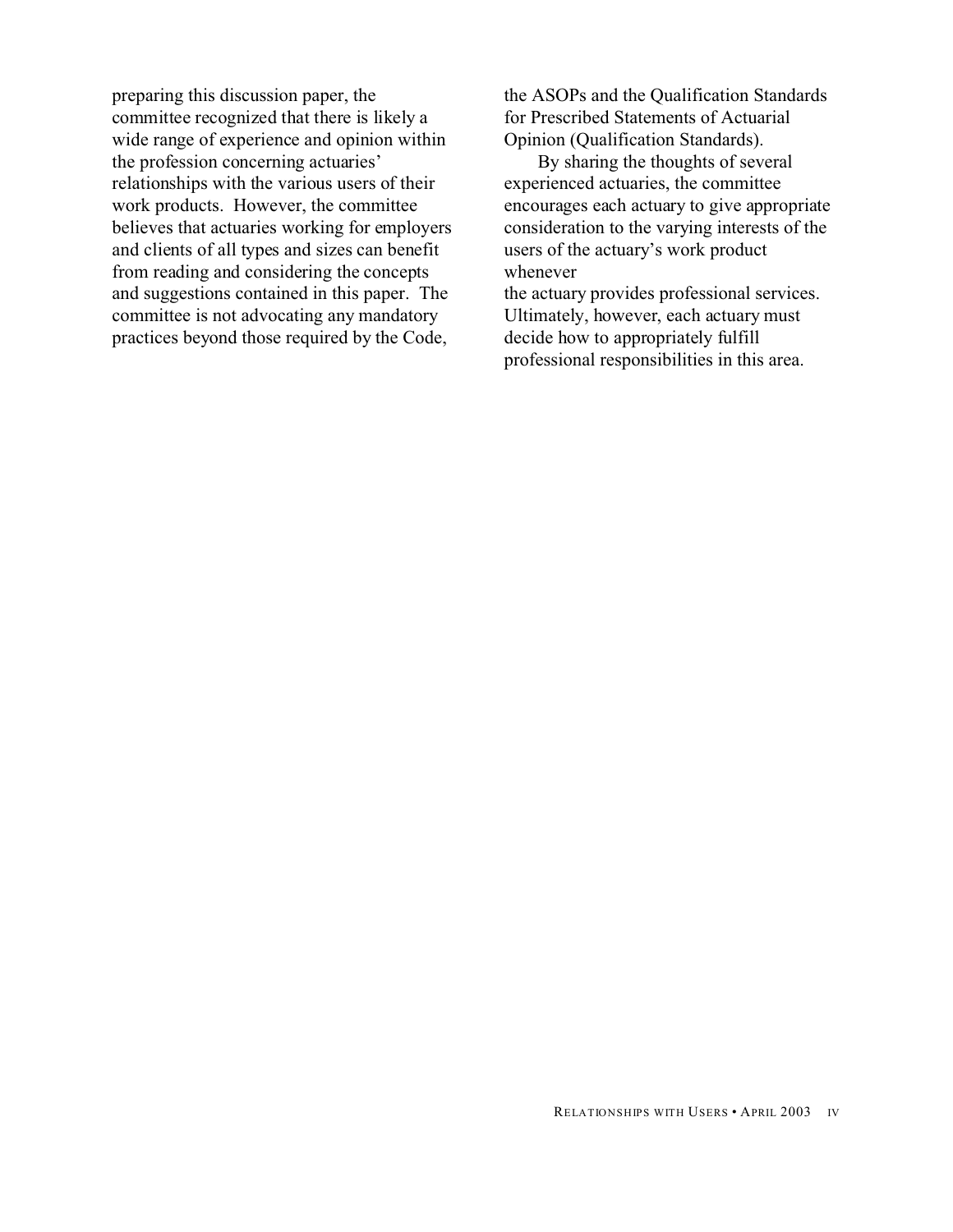## The Code of Professional Conduct

The Code was adopted by the Academy and its sister organizations in the United States to provide guidance on how to perform professional services in an ethical and competent manner. The Code governs actuaries' conduct with respect to their principals, other users of their work products, the general public, and the profession itself.

In some instances, laws, regulations, and contracts or other agreements between an actuary and another party may impose duties upon the actuary beyond those established by the Code. This paper does not specifically address such duties. Actuaries are encouraged to contact their own legal counsel or other advisors concerning their duties beyond those imposed by the Code.

One question that sometimes arises is if, when doing work that is not traditionally actuarial in nature, an actuary is performing "professional services" and, therefore, is bound by the Code. Some examples of this include software development, insurance product design or marketing, tax and investment counseling, pension plan design, and company management. Some actuaries believe that such work is beyond the scope of the Code and that actuaries should not be subject to discipline if their conduct when

engaging in such work violates the Code. Other actuaries believe that the Code should apply to such work, but only if the principal (*i.e.*, client or employer) using the work specifically relied upon the actuary's professional credentials when hiring the actuary to do the work. Still other actuaries believe that the Code applies to all of the work that they do, whether that work is actuarial in nature or not.

The committee believes that, in most instances, the Code applies to an actuary's work, whether actuarial in nature or not, to the extent that the Code has relevance to that work. If, for example, an actuary was providing professional services for which no ASOP had been adopted, the requirement to follow the ASOPs would not apply. However, Precept 1's requirement to act honestly and with integrity and competence would apply to any professional services provided by an actuary, regardless of whether those services were actuarial in nature.

Another issue that occasionally arises is whether the Code applies to professional services that the actuary provides on a *pro bono* basis. The committee believes that the Code applies to all professional services, regardless of whether the actuary is compensated for those services or not.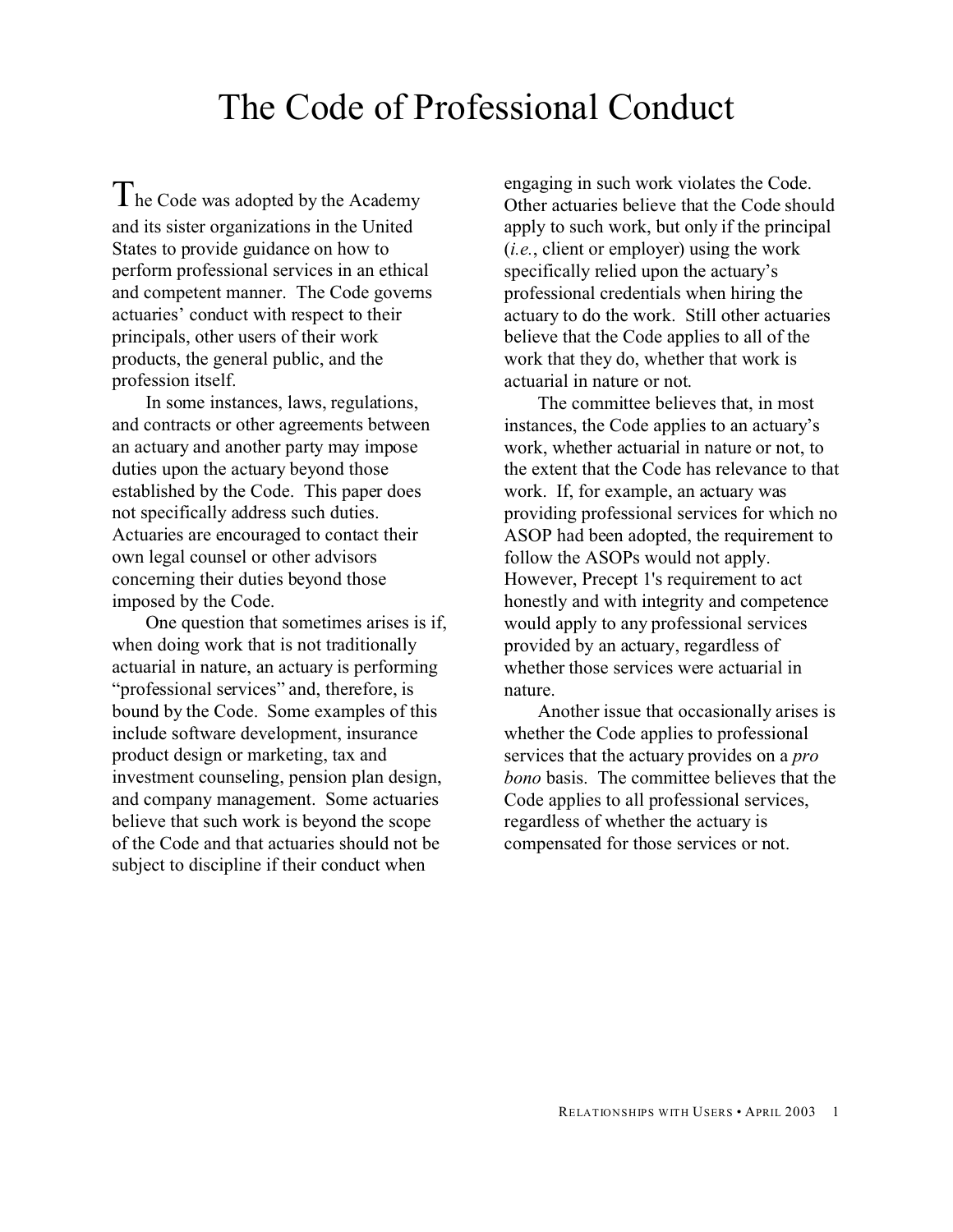## Relationships With Principals

 $A_n$  actuary who undertakes to provide professional services (*e.g.*, services such as the rendering of advice, recommendations, findings, or opinions based on actuarial considerations) to a principal (defined in the Code as a client or employer) accepts certain responsibilities as a consequence of the relationship with that principal. Much of the Code is devoted to discussing the professionalism aspects of those responsibilities.

The actuary's first task typically is to identify the principal(s) the actuary is being called upon to serve in a given situation. When an actuary is the employee of a single company or works alone as a consultant for a single client, it is usually clear who the actuary's principal is. However, in other situations, it may be less obvious. For example, an actuary may be employed by a consulting firm (which, as the actuary's employer, is a "principal" under the Code) to provide professional services to a client of that firm (another "principal"). An actuary may also be retained by a company (one "principal") *specifically* to provide support to the company's independent auditor. In this situation, it could be argued that the independent auditor, who is expected to place some reliance on the actuary's work, is also a "principal" of the actuary. In these situations, is usually important for the actuary to recognize that the actuary is providing professional services on behalf of more than one principal and to be sensitive to potential conflicts between the interests and objectives of the two principals.

However, in the absence of such a specific assignment by a company to provide support to others on its behalf, it would

usually be reasonable for the actuary to consider the company the only "principal." In any event, in situations in which the actuary issues an actuarial communication as part of the work, the disclosure in that communication of the principal or principals and the capacity in which the actuary was working (under Precept 5 of the Code) would make the relationships clear.

Further, in some situations, there may be conflicts among individuals or groups who are affiliated with the actuary's principal. Typically, an actuary's principal is a company or firm rather than an individual. However, conflicts may arise between a company or firm's management and shareholders or even between subcategories of shareholders (*e.g.*, common versus preferred shareholders), between departments in a company, between the company and its auditor, between an employee benefits plan sponsor and plan participants or between groups of plan participants (*e.g.*, long-term versus shortterm). When the actuary becomes aware of such conflicts, it is usually important for the actuary to refrain from allowing them to affect the actuary's exercise of unbiased professional judgment.

Some actuaries prefer to determine in advance who will serve as their primary contact within the principal organization (for example, the company president or auditor) and to verify that the contact person will provide them with ongoing direction and guidance, answer questions that arise, and provide sufficient data and other information to permit them to successfully complete each assignment. Some actuaries also prefer to determine in advance the extent to which they will have access to other individuals or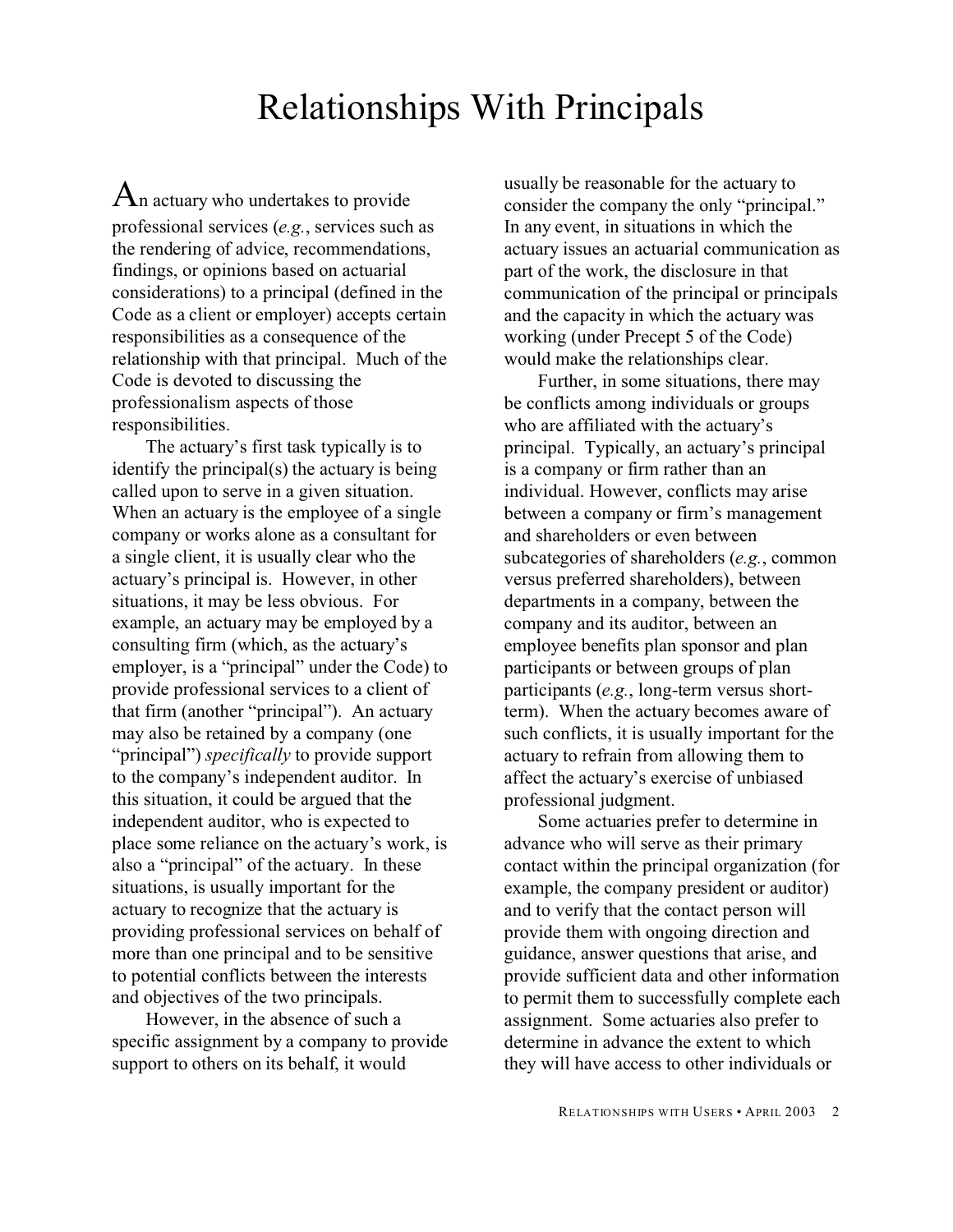groups within the principal organization. For example, the actuary may wish to reserve the right to meet in person with the principal's board of directors. Some actuaries request confirmation of both points in writing before beginning to work on an assignment.

Precept 1 of the Code requires the actuary to act with integrity and competence. This fundamental obligation underlies the entire Code and calls upon the actuary to provide principals with honest, skillful, and careful service. This is not to say that the actuary can never make a mistake or express an opinion that is subsequently proven wrong. Actuarial science is inherently uncertain because it involves the analysis of assumptions and contingent future events. Actual outcomes are likely to differ from expected results based on such analysis. Generally, actuaries would agree that an actuary who follows generally accepted actuarial principles and practices and applies due care and reasoned professional judgment to reach an honest and unbiased opinion satisfies the requirements of Precept 1 regardless of whether subsequent events develop in a different way. It is the integrity, skill, and care that the actuary brings to the work, and not the outcome, that demonstrates compliance with Precept 1.

Precept 2 of the Code requires an actuary to undertake professional assignments only if the actuary is qualified to do so and meets applicable qualification standards. The first half of this requirement calls for the actuary to "look in the mirror" and make a reasonable determination that the actuary has the necessary training and experience to perform an assignment in a professional manner. Although this determination is almost always somewhat subjective, it typically should also be objectively reasonable in the given situation. The second part of the precept also requires

an actuary practicing in the United States to satisfy the Qualification Standards. The Qualification Standards, which are available from the Academy office and are posted on the Academy's Web site, set explicit requirements for basic education, continuing education and experience for actuaries who issue "prescribed statements of actuarial opinion," *e.g.*, opinions issued for purposes of compliance with law or regulation, actuarial standards of practice, or accounting requirements The Qualification Standards can also be a helpful tool to assist actuaries to determine if they are broadly qualified to perform a particular assignment. Actuaries practicing elsewhere in the world are required by the Code to meet any local qualification requirements. The Code emphasizes, however, that the absence of such requirements does not relieve the actuary of the responsibility to determine that the actuary is qualified to perform a particular service.

Precept 3 of the Code requires an actuary to ensure that work performed by the actuary or under the actuary's direction meets applicable standards of practice. In the United States, these are the ASOPs published by the ASB. The actuary uses professional judgment in selecting and using the ASOPs that apply to a particular assignment, taking into account generally accepted actuarial principles and practices. To assist actuaries, the Academy's Council on Professionalism publishes Applicability Guidelines listing commonly-performed actuarial assignments and the ASOPs that typically apply to them. The Applicability Guidelines are available from the Academy office and are posted on the Academy's Web site. Both the Code and the ASOPs permit the actuary to deviate from the practices recommended in applicable ASOPs, giving the actuary leeway to exercise reasonable professional judgment in adapting the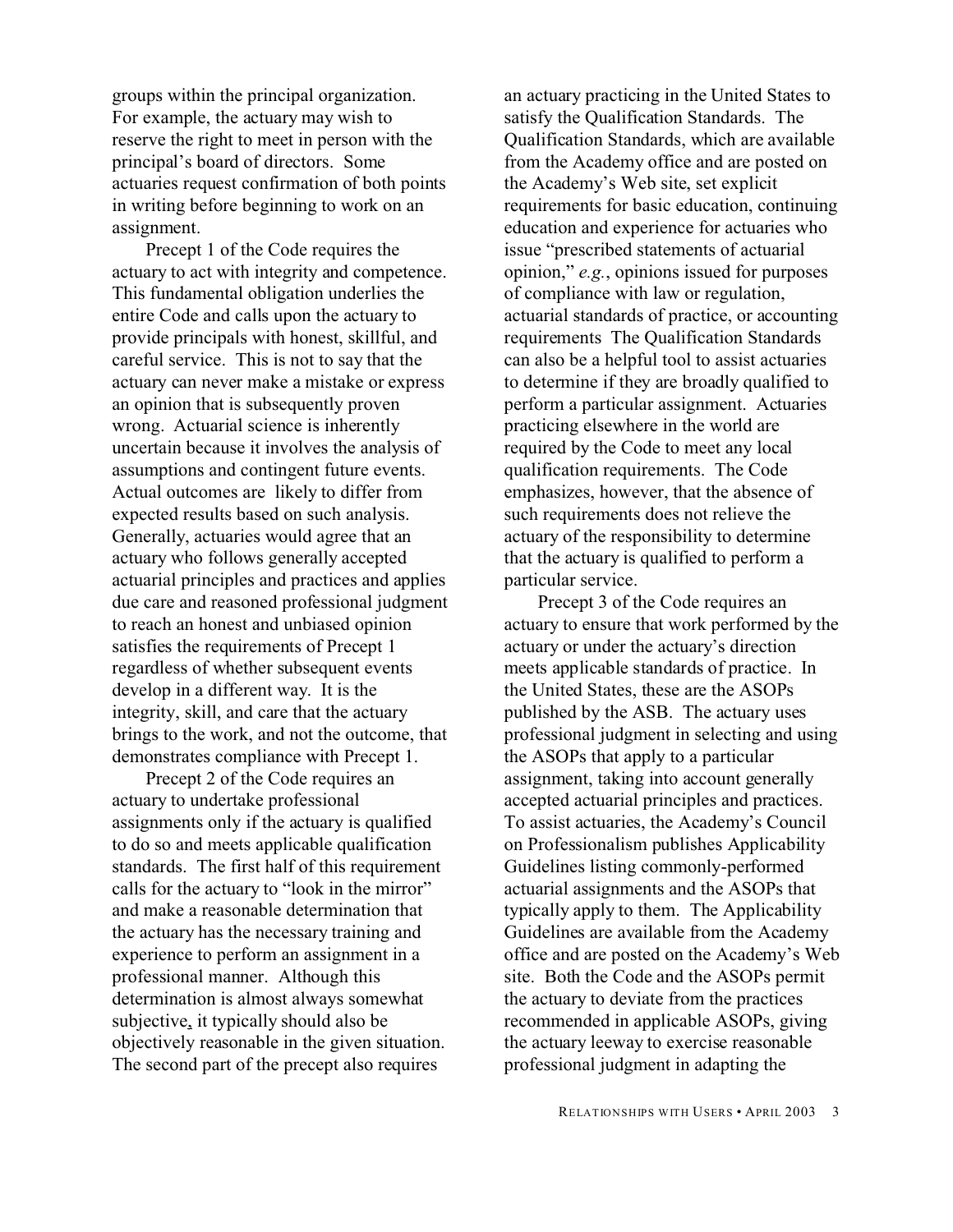ASOPs as needed or to apply alternative techniques. However, if the actuary chooses to deviate from applicable ASOPs, the Code and the ASOPs require the actuary to be prepared to justify the use of other procedures and the ASOPs require the actuary to disclose the deviation. This puts the actuary's principal on notice of the actuary's decision to deviate from the ASOPs and creates an opportunity for the principal to request more information about the actuary's reasoning if the principal desires to do so.

In some instances, a principal may ask an actuary to modify findings, conclusions or underlying analysis. This may involve a request by a principal to reorganize or limit the scope of an actuary's report. A request may be made that certain specific points be discussed or not discussed in the report. Actuarial work typically involves a significant element of uncertainty and a principal's business objectives sometimes conflict with an actuary's initial presentation. In such situations, the actuary is usually well advised to evaluate the principal's concerns, carefully reconsider the analysis and conclusions, and determine whether, and to what degree, legitimate business interests of the principal can be included in the actuary's work product. It is reasonable for the actuary to attempt to accommodate the legitimate interests of a principal so long as, in doing so, the actuary can comply with the Code and give due consideration to applicable ASOPs. There is no requirement to do so, but the actuary may find it helpful in some such instances to contact the Actuarial Board for Counseling and Discipline (ABCD) for confidential guidance in such a situation.

Precept 4 of the Code requires the actuary to take appropriate steps to ensure that actuarial communications are clear and appropriate to the circumstances and

intended audience as well as being in compliance with applicable ASOPs. This applies to any form of communication issued by an actuary with respect to professional services, including written, electronic and oral communications. The Code does not hold the actuary responsible for the subjective understanding of the principal or other user of the communication because readers of a communication can and will differ in the care that they exercise and their ability to understand actuarial subjects. Whether the steps taken by an actuary to ensure the clarity of actuarial communications are reasonable will depend on the circumstances and actuaries may disagree concerning how much effort is required in a particular situation to provide a communication that satisfies the requirements of Precept 4. The ASB's ASOP No. 41, *Actuarial Communications*, offers further guidance in this area.

Precept 5 of the Code requires the actuary who issues an actuarial communication, as appropriate, to identify the actuary's principal and the capacity in which the actuary serves. This precept typically has little direct effect on the actuary's relationship to the principal, because the principal typically is aware of the existence and nature of its relationship with the actuary. However, this precept benefits other users of the actuary's work product.

Precept 6 of the Code requires the actuary to make appropriate and timely disclosure to a present or prospective principal of all known or reasonably ascertainable direct and indirect sources of income that the actuary will or may receive with respect to a particular assignment. For example, an investment consulting firm may pay a commission to an actuary if the actuary's client agrees to retain that particular investment consulting firm. This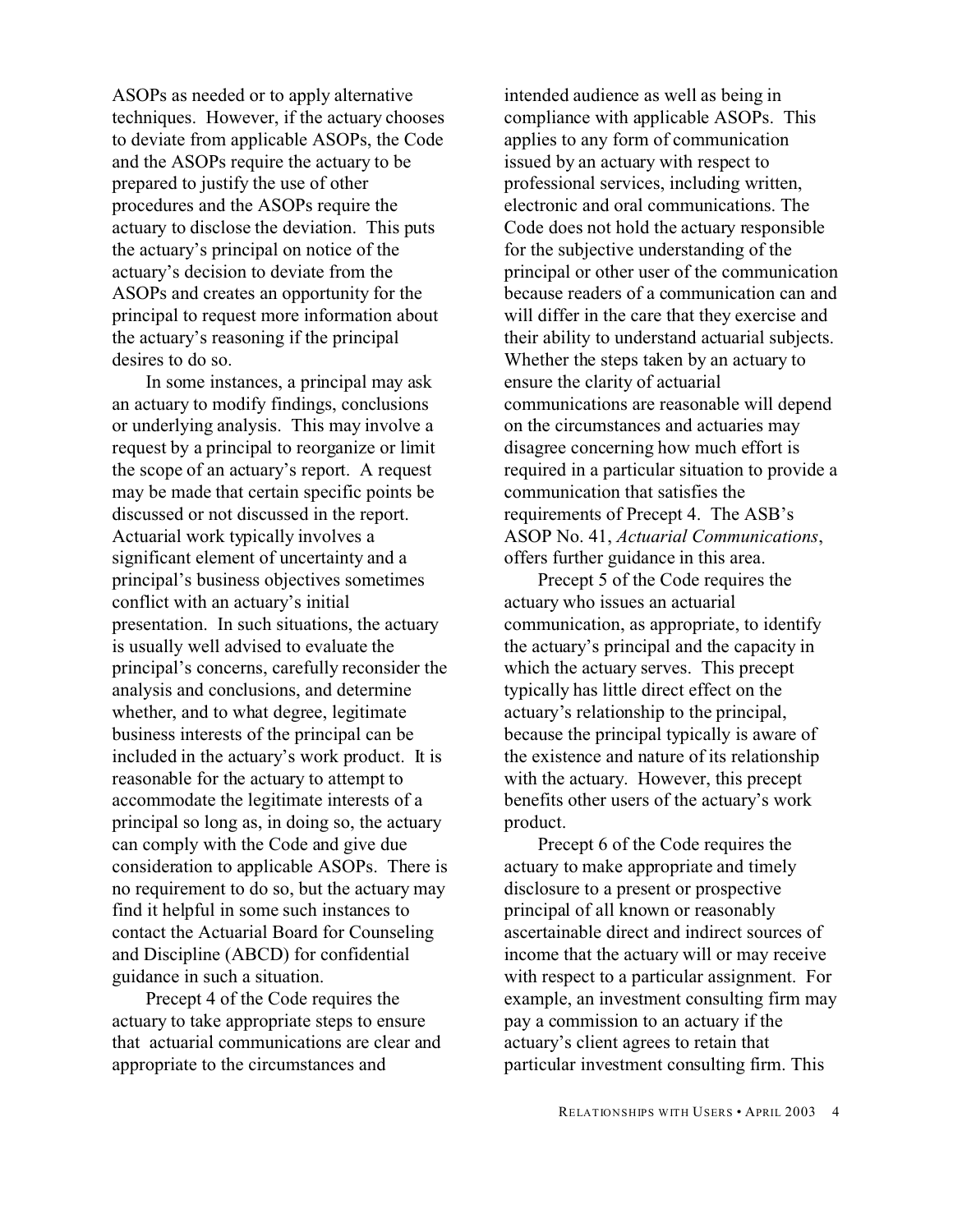requirement applies not only to compensation to be received by the actuary but also to compensation to be received by the actuary's firm. The disclosure permits the principal to make a reasonably informed assessment of the actuary's financial and organizational independence with respect to a particular assignment.

Precept 7 of the Code offers guidance to the actuary on how to deal with actual or potential conflicts of interest among present and/or known prospective principals. The precept does not address the interests of parties other than principals; such interests are addressed elsewhere in the Code. It does not require the actuary to consider the interests of former principals to whom the actuary no longer provides professional services (although some actuaries believe it can be prudent for the actuary to do so), nor does it require the actuary to consider the interests of unidentified potential future principals.

The Code is also silent concerning many situations in which a conflict exists between the interests of a current and/or known prospective principal and those of the actuary. In situations where the Code offers explicit guidance (*e.g.*, in Precept 10), the actuary should comply with the Code. In other situations, actuaries disagree concerning the extent to which they must place their principals' interests before their own. Precept 7 offers a process for the actuary to analyze these situations.

Conflicts of interest can arise in a variety of ways. The most obvious is when the financial interests of one principal directly conflict with those of another. For example, if an actuary agreed to value a block of insurance business on behalf of both the seller and the buyer in a purchase and sale transaction, it typically would be in the seller's best interests for the actuary to price the block as high as possible and in the buyer's best interests for the actuary to price the block as low as possible.

Less obvious conflicts of interest can also arise, however. The solutions to the problems actuaries solve often can involve a *range* of generally acceptable solutions. Actuaries who are not consistent in the positions they might take or who do not carefully explain how the circumstances of a particular assignment make the solution they provide appropriate in the circumstances may find the work they do for one principal to be in conflict with work they either have done or may do for another. For example, if an actuary served as an expert witness in a divorce case and testified on behalf of a client that the direct tracing method was the *only* appropriate method for an actuary *ever* to use *in all circumstances* in calculating the value of pension assets for purposes of a qualified domestic relations order (even though the applicable ASOP specifically permits the use of either the direct tracing method or the fractional rule method), the actuary could be acting in conflict with the interests of any of the actuary's other clients whose positions in litigation would be strengthened by use of the fractional rule method. The conflict could exist even though those clients were not parties to the suit in which the actuary was giving the testimony because the actuary's sworn testimony in the first case would be available for use by opposing counsel in subsequent cases to impeach the actuary's credibility if the actuary subsequently argued in favor of using the fractional rule method. The credibility of the actuary's testimony in the subsequent cases could be reduced, thereby injuring the interests of the actuary's clients in those cases.

When faced with a conflict of interest, the actuary first determines whether the conflict will impair the actuary's ability to act fairly on behalf of all affected principals.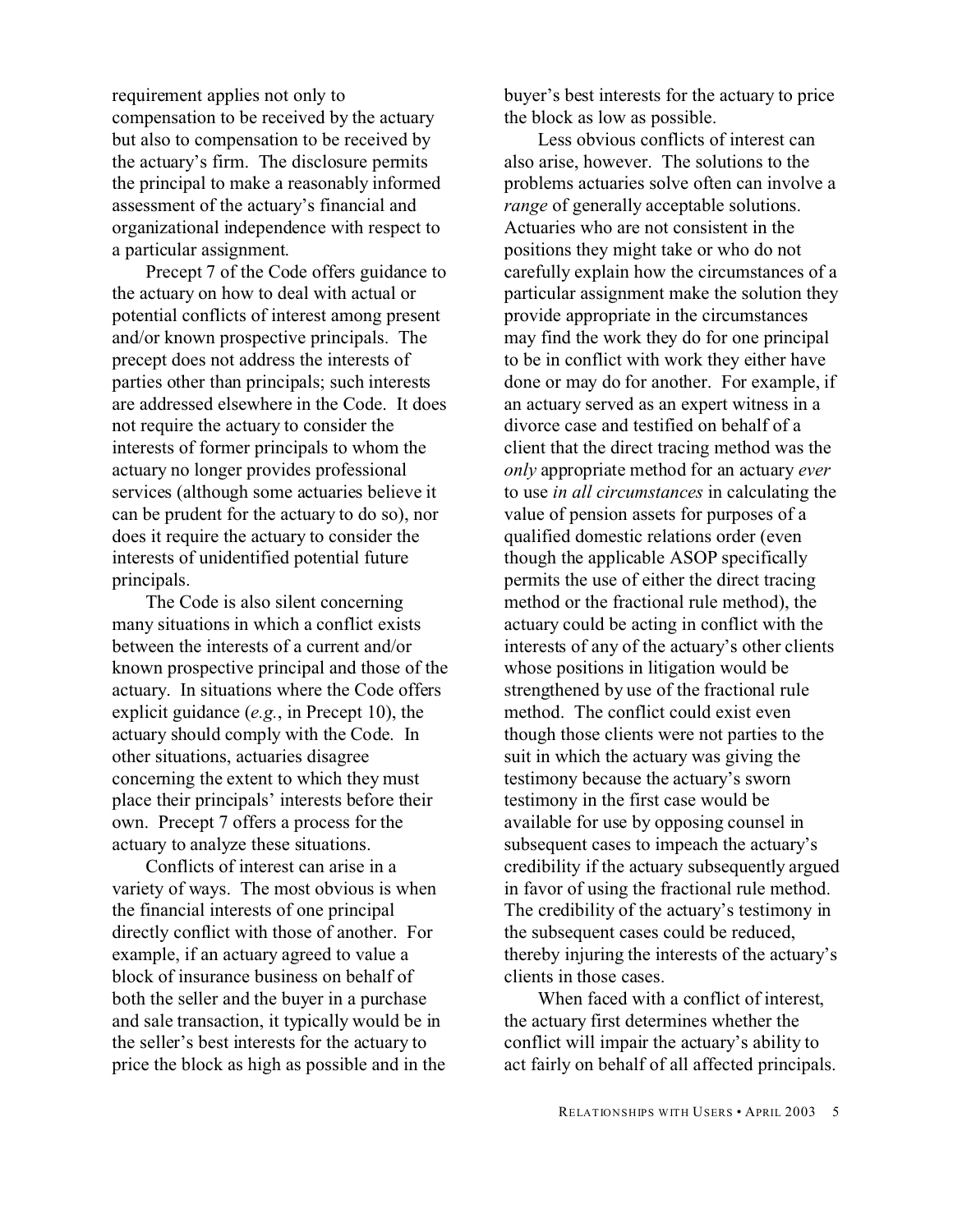Unless the actuary affirmatively concludes that it will not, the Code requires the actuary to decline the assignment. If the actuary determines that his or her ability to act is unimpaired, the Code requires the actuary to disclose the conflict to the affected principals and to obtain their express consent to the actuary performing the assignment. Most actuaries try to describe the conflict in sufficient detail to permit the principals to make a reasonably informed decision concerning the actuary's participation. Some actuaries obtain the principals' consent in writing or otherwise document the principals' consent before commencing work.

Precept 8 of the Code requires the actuary to take reasonable steps to ensure that the actuary's professional services are not used to mislead other parties. Although this precept primarily benefits users of the work product other than the principal, it indirectly benefits the principal by preventing misuse of, and protecting the integrity of, work performed on the principal's behalf by the actuary. A more extensive discussion of Precept 8 appears in the next section of this paper.

Precept 9 requires the actuary to refrain from disclosing to another party confidential information (*i.e.*, non-public information, including proprietary information or information that is legally restricted from circulation, of which the actuary becomes aware while providing professional services to a principal) unless authorized to do so by the principal or required to do so by law. In addition to the prohibition provided in the Code, an actuary may also be bound by the terms of a separate nondisclosure agreement agreed to in advance either directly or indirectly through the actuary's employer. Some actuaries obtain the principal's consent in writing or otherwise document the principal's consent before disclosing

confidential information.

Precept 10 of the Code requires the actuary to perform services with courtesy and professional respect and to cooperate with others in the principal's interest. The precept recognizes that actuaries can have legitimate differences of opinion and does not seek to stifle discussion of those differences or prevent actuaries from expressing differences of opinion to a principal, although it does instruct actuaries to express differences of opinion in an objective, respectful and courteous manner. The Code also recognizes that principals have an indisputable right to select their professional advisors, and does not prevent an actuary from providing professional services to a principal who has been or is being served by another actuary in a particular assignment.

The Code specifically encourages an actuary to consider consulting with a predecessor actuary before accepting a new assignment. However, it requires the actuary to obtain the principal's consent prior to such consultation. Depending on the circumstances, some actuaries seriously consider declining an assignment if a prospective principal unreasonably refuses to grant such consent. Some actuaries get the principal's consent in writing or otherwise document the principal's consent before contacting the predecessor actuary.

When a principal decides to retain a new or additional actuary, the Code requires the current actuary to cooperate with the new actuary in the principal's interest. However, the requirement is not absolute. The current actuary is permitted to withhold proprietary items such as internal communications or computer programs. The current actuary is required to furnish other relevant information, but may require reasonable compensation for the work required to assemble and transmit pertinent data and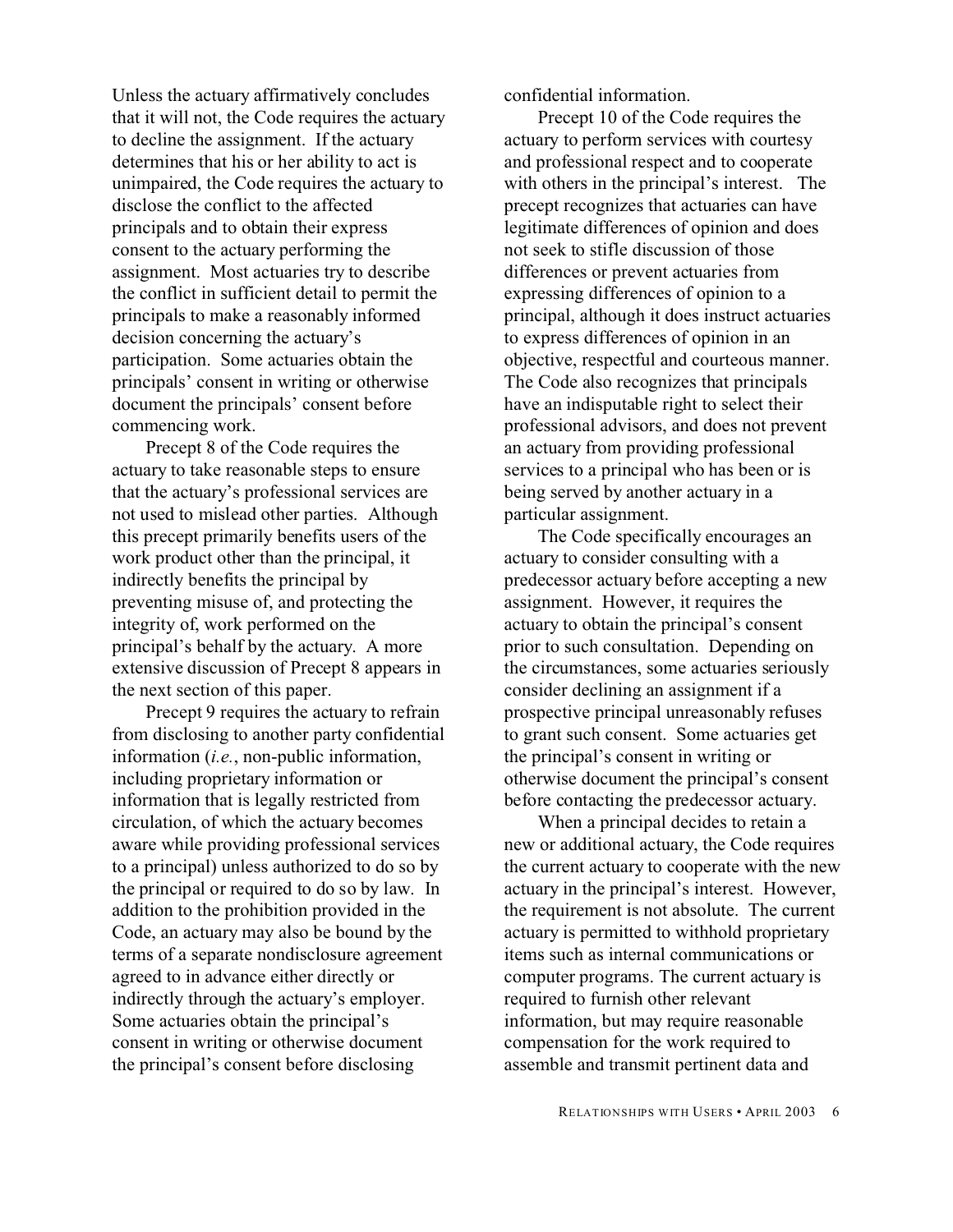documents. Some actuaries will not provide the information until the compensation is received. The current actuary may also refuse to consult or cooperate with a new actuary based on unresolved compensation issues with the principal *if* the refusal is in accordance with a pre-existing agreement with the principal. Some actuaries include such an agreement as part of an initial retainer letter or other agreement that is entered into with the principal when the professional relationship commences. Where no such agreement exists, the Code requires the actuary to cooperate with the new actuary and to seek to resolve the outstanding compensation issues through other means such as arbitration or litigation.

Precept 11 of the Code prohibits the actuary from engaging in advertising or business solicitation activities that the actuary knows or should know are false or misleading. "Advertising" is defined in the Code as "all communications by whatever medium, including oral communications, that may directly or indirectly influence any person or organization in deciding whether there is a need for [a]ctuarial [s]ervices or in selecting a specific [a]ctuary or firm to perform [a]ctuarial [s]ervices." This determination is not always made by a present or prospective principal. For example, regulators and legislators may be influenced by actuaries' representations in their work for principals or in their lobbying or other published statements to alter

proposed legal requirements to require the use of an actuary. Careful attention to the impact that advertising and business communication will have on principals and other users of an actuary's work can make a strong contribution to protecting any actuary's reputation for professional integrity.

The Code devotes considerable attention to the actuary's responsibility to principals, but it should be noted that the actuary can place appropriate limits on those responsibilities. An actuary is not required to provide professional services to any particular principal and is not required to remain in a professional relationship with a principal who proves to be deceitful, unreliable, or untrustworthy. An actuary may withdraw from a professional relationship with a principal, subject to whatever agreements the actuary may have with the principal and to the requirements of law. Through retainer letters, employment contracts, and other agreements, actuaries may also limit the use of their work products, protect their own financial interests as described above, and otherwise define the scope and nature of their responsibilities to their principals. Substantial compliance with the Code and appropriate disclosure generally are key to successful fulfillment of the responsibilities arising out of the actuary's relationship with the principal.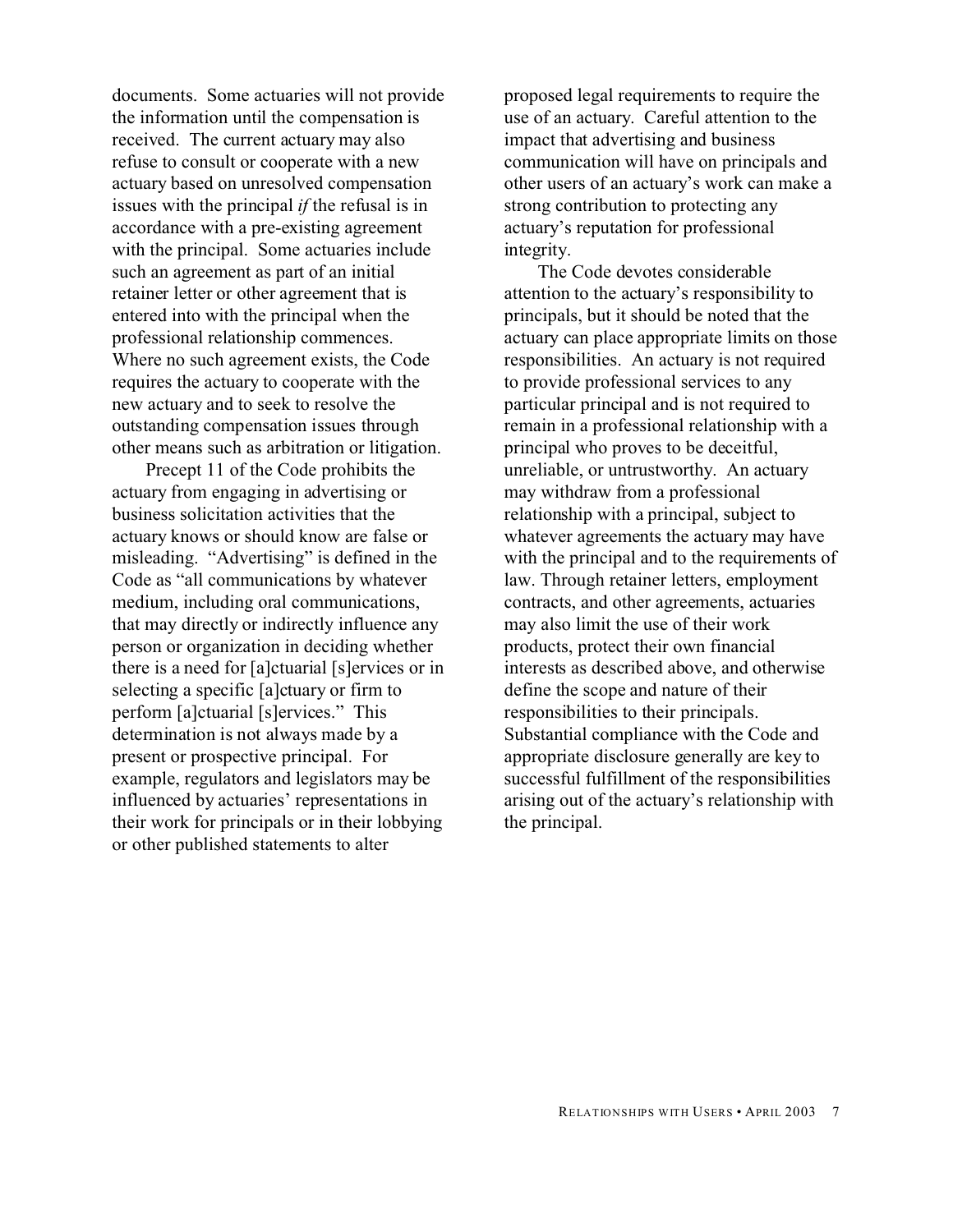## Relationships With Other Users

 $A_n$  actuary performs professional services on behalf of a principal and has substantial responsibilities to the principal as a result. However, auditors, regulators, business associates of the principal, lending institutions, rating agencies, legislators, courts, and others may use and rely upon the actuary's work with or without the actuary's knowledge. Corporate shareholders, policyholders, employee benefit plan participants and beneficiaries and others also indirectly benefit from the actuary's services. They may use the actuary's conclusions even if they have no relationship with the actuary or are not, in fact, aware of the actuary's roles, for example, in helping to protect the solvency of employee benefit plans, insurance companies and other financial entities.

Laws and regulations may impose upon actuaries specific responsibilities to various classes of users of their work products. For example, federal pension law directs the enrolled actuary to act on behalf of plan participants when calculating the required annual contribution for a defined benefit pension plan. State or federal courts may also determine that an actuary has a legal responsibility to a third party user of the actuary's work product, particularly if the actuary had actual knowledge of the third party's use of the work and intended to influence the third party in some way. The actuary's legal responsibilities to third parties vary among jurisdictions and typically are best addressed by appropriate legal advice. Some actuaries believe that, where a third party is likely to make use of an actuary's work product, it may be beneficial to consult an attorney concerning the actuary's legal liability to that third

party.

The Code does not render an actuary responsible to third party users of the actuary's work beyond the requirements imposed by law, but the Code does impose upon the actuary certain responsibilities that may be indirectly beneficial to parties other than the actuary's principal. Precept 1's requirement that the actuary act with honesty, integrity, and competence when providing professional services indirectly benefits third party users by enhancing the quality and reliability of the actuary's work. This requirement is clarified in Annotation 1-2 of the Code, which requires the actuary to refuse to provide professional services if the actuary has reason to believe that such services may be used to violate or evade the law. In the absence of this precept, it might be easier for principals to use actuaries' work to mislead regulators or otherwise avoid their legal responsibilities. This annotation indicates that, if an actuary has reason to believe that the actuary's work will be misused, the appropriate action is to resolve the matter through discussions with the principal or, failing appropriate resolution, to decline to provide the services.

Precept 5 of the Code requires the actuary in an actuarial communication to identify, as appropriate, the actuary's principal and the capacity in which the actuary serves. This precept allows users of the work product other than the principal to understand the relationship between the principal and the actuary, facilitating an informed appreciation of the actuary's role that can enhance the user's understanding of the actuary's professional findings and conclusions.

Precept 8 of the Code benefits third party users of the actuary's work by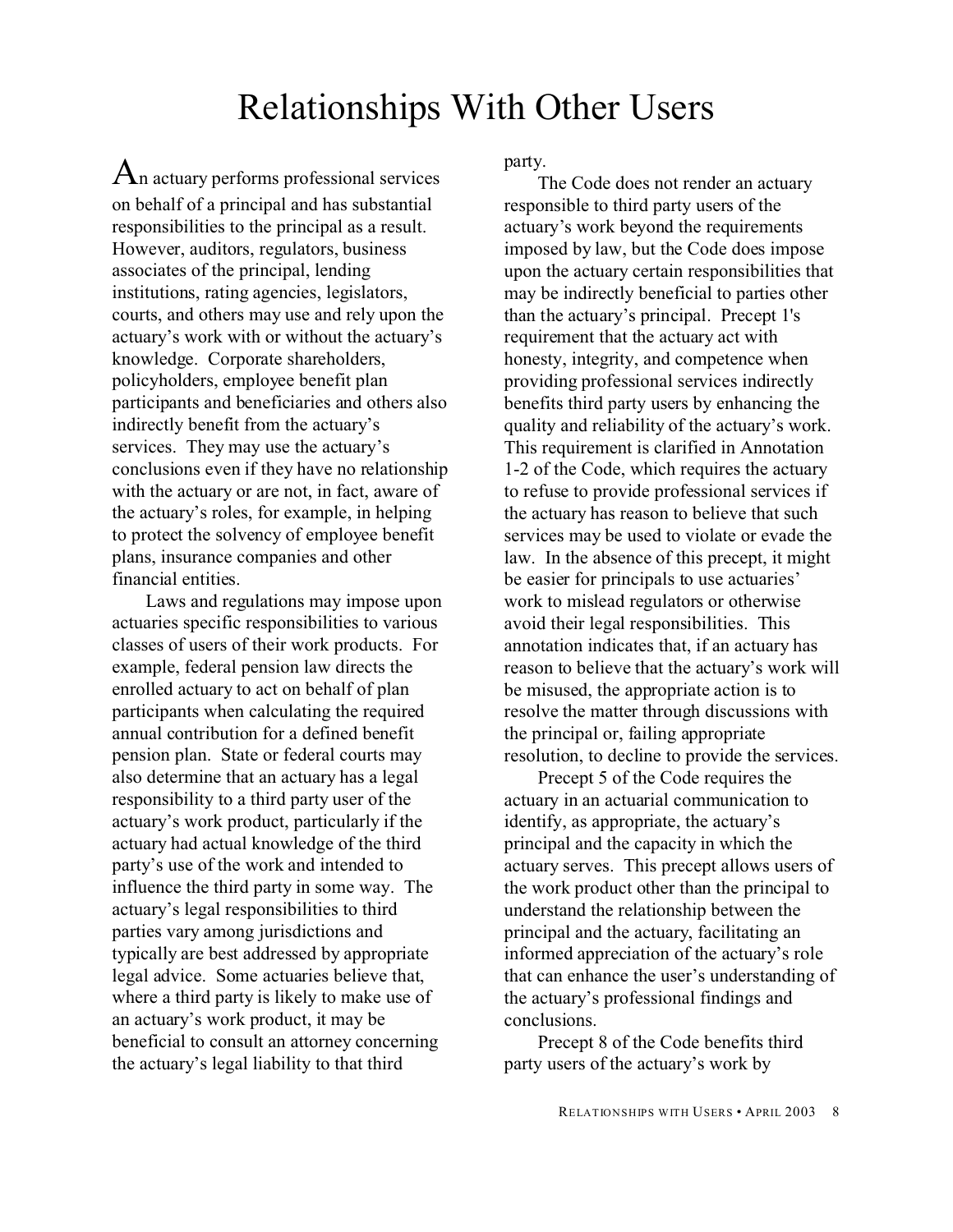requiring the actuary to take reasonable steps to ensure that the actuary's services will not be used to mislead other parties. The Code does not make the actuary responsible if a principal misuses the actuary's work product. It merely directs the actuary to recognize the possibility that the actuary's work may be misquoted, misunderstood or otherwise misused and to address that possibility by complying with Precept 4 and including appropriate limitations on the distribution and utilization of the actuary's communications. Some actuaries include limitations on the distribution and use of their work products in retainer letters or other agreements with their principals. Some actuaries also find it prudent to include in their actuarial communications language which:

- explains the nature, scope, intended use and intended audience of the work product;
- warns against other uses of the work product or reliance on the work product by other audiences;
- discourages the reader from using the work product in part rather than in whole;
- discourages reliance on the work product without the advice of a qualified actuary; or
- otherwise puts the reader on notice of relevant aspects of the work product.

Statements concerning the nature and scope of the actuary's reliance on other parties to provide data, analysis or conclusions can also be helpful.

Sometimes, compliance with Precept 8, when considered with Precept 1's

requirement not to provide professional services if the actuary knows they may be used to violate or evade the law or be detrimental to the profession, may put the actuary in a difficult position. Precept 8 is the one precept in the Code that specifically appears to place the interests of other users of the actuary's work ahead of the interests of the principal if the principal is attempting to misuse the actuary's work. For example, a life insurance company actuary who lobbies for valuation regulation favorable to the actuary's employer may need to adopt a position in conflict with the interests of others who would be affected by any resulting valuation law or regulation. In addition, the position taken by the actuary may not be in the best interest of the regulators, whom the actuary is trying to influence, in their role as servants of the public interest. These situations usually can be most easily resolved by the actuary taking reasonable steps to ensure the quality of the work product and clearly stating its point of view and intended use. It may also be beneficial to explain to principals and other users the importance of Precept 8's requirements, emphasizing that placing appropriate limits on the use of the actuary's work ultimately enhances its credibility and value.

It is not always easy for an actuary to determine whether or not a work product is likely to be misused. In some instances, it will be obvious that the principal intends to defraud or mislead a regulator, plan participant, policyholder or other third party by misstating the actuary's conclusions. The Code prohibits actuaries from participating in fraud.

More often, however, the principal will not clearly indicate an intent to misuse the work, and the actuary may not have any objective reason to doubt the principal's good faith. In such cases, actuaries meet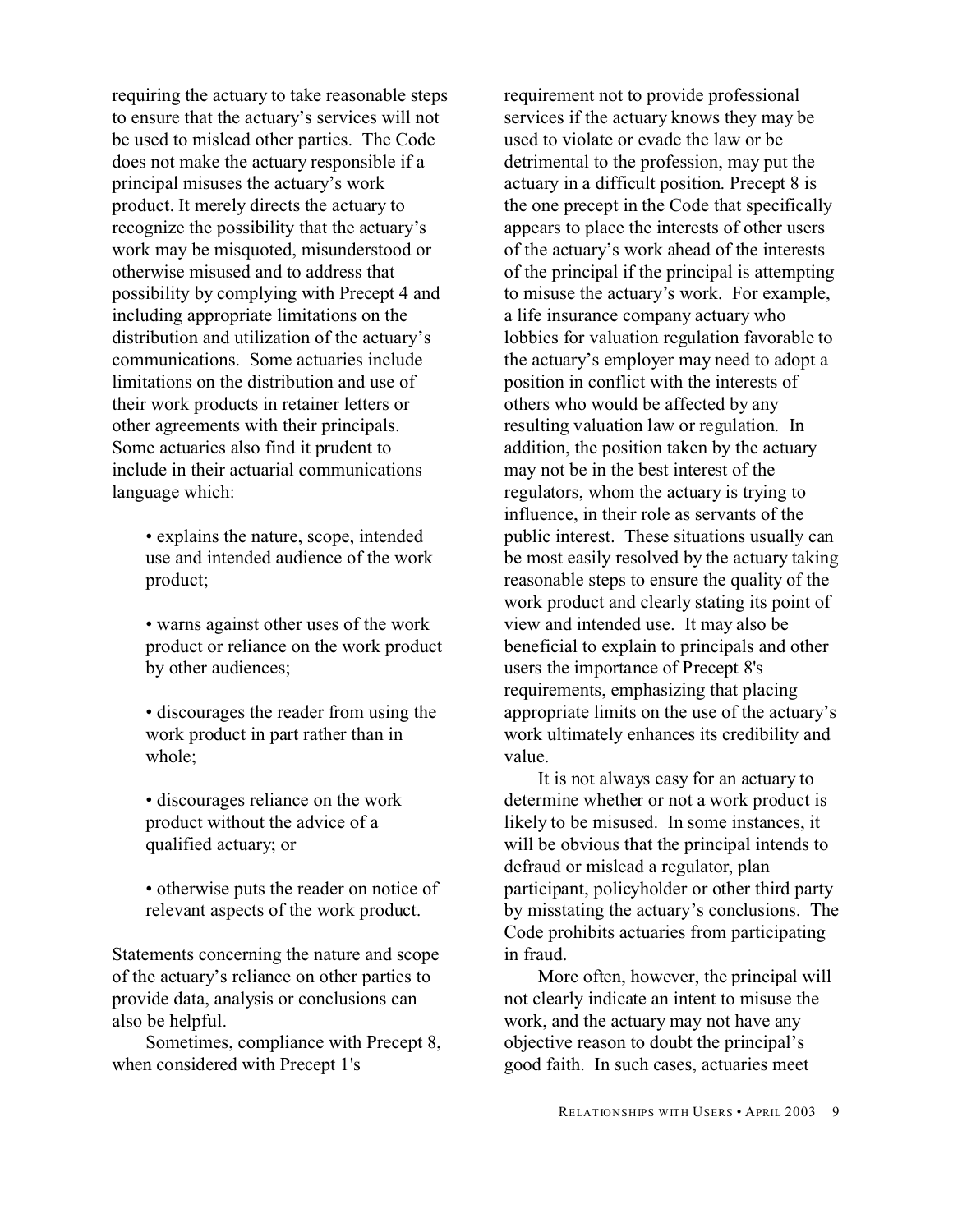their obligations under Precept 8 by taking appropriate steps to ensure that their work products are clear and appropriate to the circumstances and intended audience and contain the necessary caveats to put a third party reader on notice of the nature and scope of the actuaries' conclusions. The Code does not require the actuary to ascertain a principal's unstated intent to misuse the actuary's work or to prevent such misuse if the actuary has no reason to know of it.

There may also be situations where a principal unintentionally misuses the actuary's work product, raising the question of whether, and to what extent, the actuary has a responsibility to correct this misuse. For example, an actuary might prepare a report calculating life expectancies based on a valuation mortality table. Company management takes the report out of context and uses it to make a point in the sales material used to promote its products that would be more appropriately made using life expectancies based on an experience table (that was not loaded for conservatism). The mistake is an honest one, made by someone not familiar with the differences between

valuation and experience tables, and the use of the actuary's work is sufficiently removed from the original purpose of the actuary's report that the actuary could not have reasonably anticipated it. In such a case, the Code would not require the actuary to prevent the mistake, nor does the Code specifically require the actuary to correct the error. However, some actuaries believe it is preferable to rectify such misuse when it is otherwise appropriate to do so.

Third party users of the actuary's work can also derive collateral benefit from the actuary's compliance with other precepts of the Code. Some actuaries believe that compliance with the Code is essential to achievement of a high level of professionalism, and that such professionalism benefits, directly or indirectly, all parties whose interests are affected by the actuary's work. The actuary should not be held responsible for the conduct of other individuals (company management, sales agents, regulators and others) who hold a more direct relationship to various third parties or who deliberately misuse the actuary's work.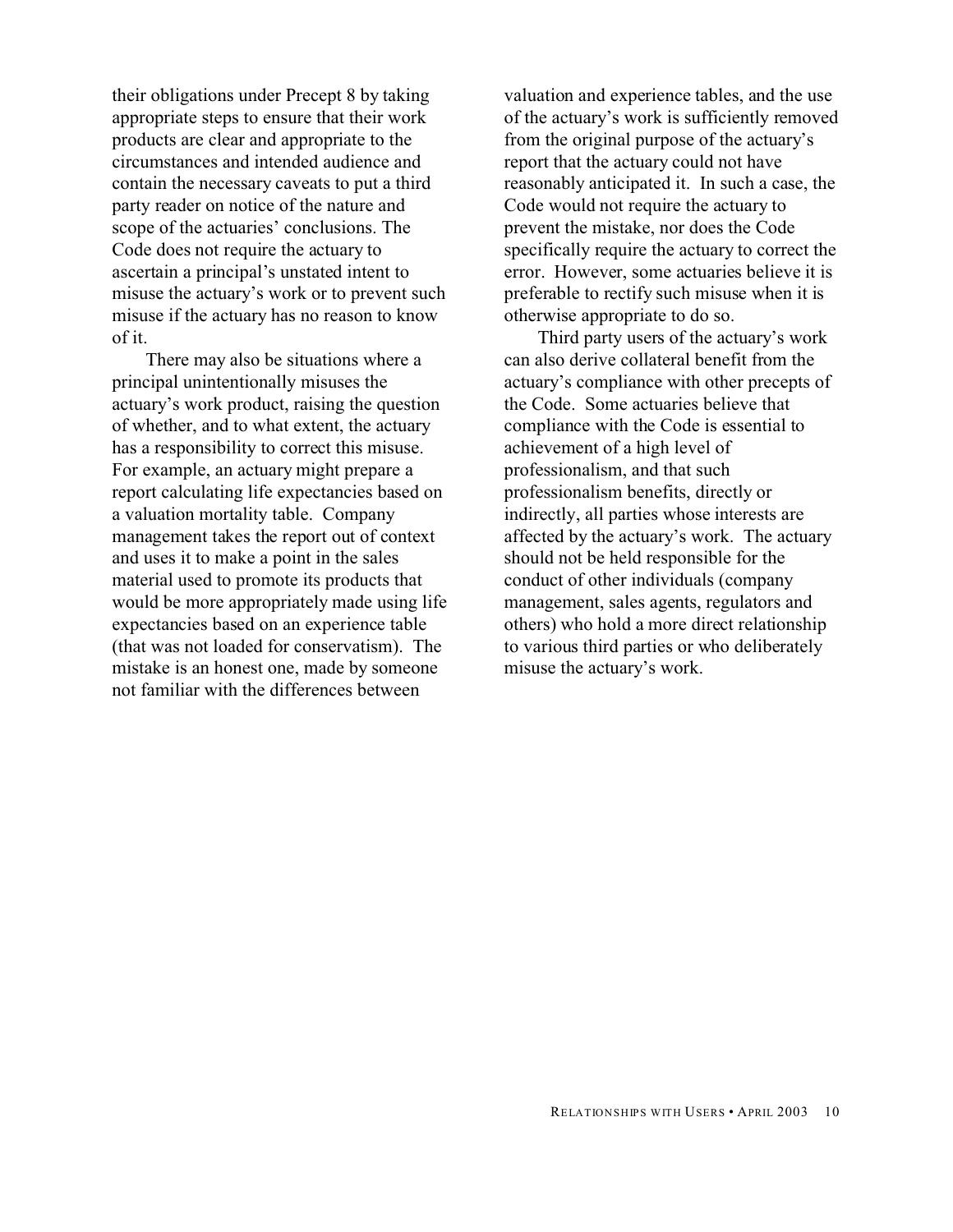## Relationships with the Public

The Code recognizes that the actuarial profession has a responsibility to the general public and that individual actuaries should act in a manner to fulfill that responsibility. However, this does not mean that an individual actuary is personally responsible to each member of the general public regardless of whether the actuary has a professional relationship to or has sought to influence that person. Rather, it means that actuaries who comply with the Code and meet their appropriate professional responsibilities to principals and other users of the actuary's work product indirectly benefit the general public as well.

An actuary's substantial compliance with the Code is viewed by some actuaries as sufficient to meet the actuary's responsibilities to the general public under the Code. They would argue that any larger duty to the public is a duty that belongs to the profession as a whole, rather than to any individual actuary. Some of these actuaries would also contend that the profession fulfills its responsibility to the public by maintaining and enforcing high standards of professional conduct, practice and qualifications for its members, and that the general public benefits from the profession's collective adherence to the Code.

One exception may be for actuaries who

voluntarily take on heightened responsibilities to the public through their choice of employment or other activities or relationships in which they may become involved. Actuaries who provide professional services to consumer advocacy groups, for example, treat those groups as their principals, but their work has a strong element of public interest which, arguably, gives them a more direct relationship with the public than actuaries working in the private sector have. Similarly, regulatory actuaries' work involves a strong element of public interest even though it is usually the agencies by which they are employed or the legislatures to which they report, and not individual members of the public at large, that are their principals for purposes of compliance with the Code.

In evaluating an actuary's relationship with the public, one must recognize that the general public does not have a uniform self interest. Often, even actuaries who serve or choose to serve a public interest may find themselves representing only a segment of the broader general public. This segment may have interests which will tend to be more uniform. In this work, it is generally appropriate for the actuary to consider that segment as a principal and apply the Code appropriately.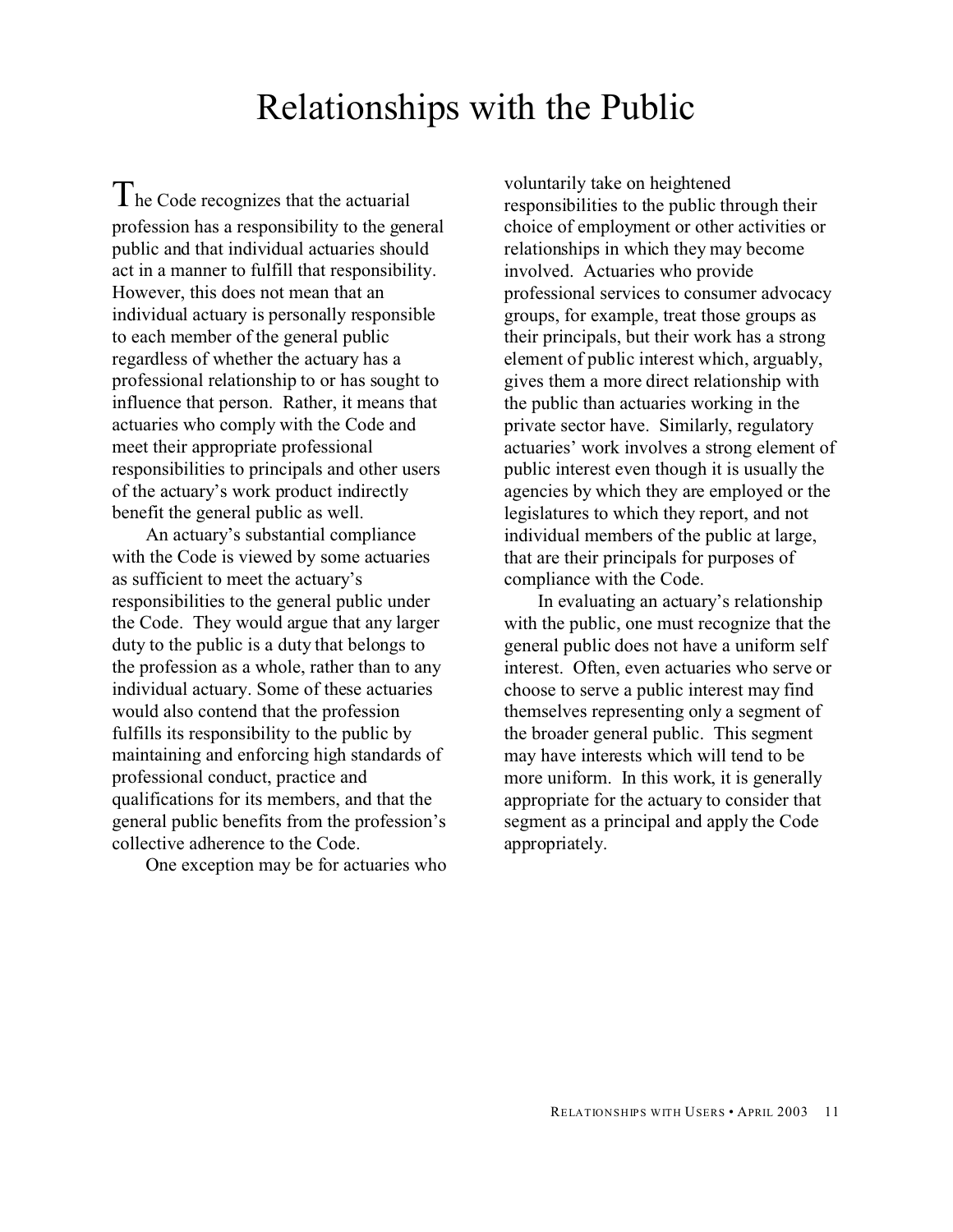#### Relationships with the Profession

 $A_n$  actuary who becomes a member of any actuarial organization that has adopted the Code has a responsibility to comply with the Code. Failure to do so renders the actuary subject to the profession's counseling and discipline procedures and can result in the actuary being formally reprimanded by a membership organization or suspended or expelled from membership.

To facilitate compliance, the Code requires the actuary to be familiar with and keep current with the Code. The Academy and its sister organizations publish the Code in their *Yearbooks* and on their Web sites and often publish articles on compliance with the Code in their newsletters. Actuaries use these publications to educate themselves on compliance with the Code and to keep informed as changes to the Code are proposed and adopted.

Compliance with the Code includes a responsibility to comply with applicable law. The Code specifically provides that, if the Code and the law conflict, the law takes precedence. Actuaries who believe they have identified a conflict between the Code and applicable law generally find it prudent to consult an attorney for clarification or to contact the ABCD to obtain guidance on applying the Code. When such a conflict exists, the Code neither requires nor prohibits the actuary from disclosing the conflict and the fact that the actuary complied with the law. Some ASOPs, however, require the actuary to expressly disclose compliance with law in such circumstances.

The Code also provides that an actuary who provides professional services in another country is subject not only to the

Code, but also to applicable laws and ethical standards that have been adopted by a "Recognized Actuarial Organization" (*i.e.*, an organization that is a full member of the International Actuarial Association or a standard-setting, counseling or disciplinary body of that organization) in that country. If the actuary is not fluent in the local language, the Code requires the actuary to obtain any necessary translations of applicable laws and rules of conduct.

The Code contains several precepts that address important aspects of the relationship between the actuary and an actuarial organization or the profession as a whole. Precept 12 requires the actuary to use membership titles and designations granted by an organization only in a manner that conforms to practices authorized by the organization. For example, the Academy's Board of Directors has published in the Academy's Yearbook approved specific practices for use of titles and designations.

Precept 13 offers specific guidance on how to address another actuary's apparent, material violation of the Code. The Code requires an actuary who becomes aware of another actuary's apparent, material violation of the Code to consider discussing the matter with the other actuary, unless the actuaries are operating in an adversarial environment such as litigation. If the matter can be resolved through such discussion, no further action is needed. However, if the actuary elects not to undertake such a discussion or if the discussion does not resolve the matter, the actuary is required to report the apparent breach to the ABCD or other appropriate body outside the United States. Although some actuaries are uncomfortable with this precept, an actuary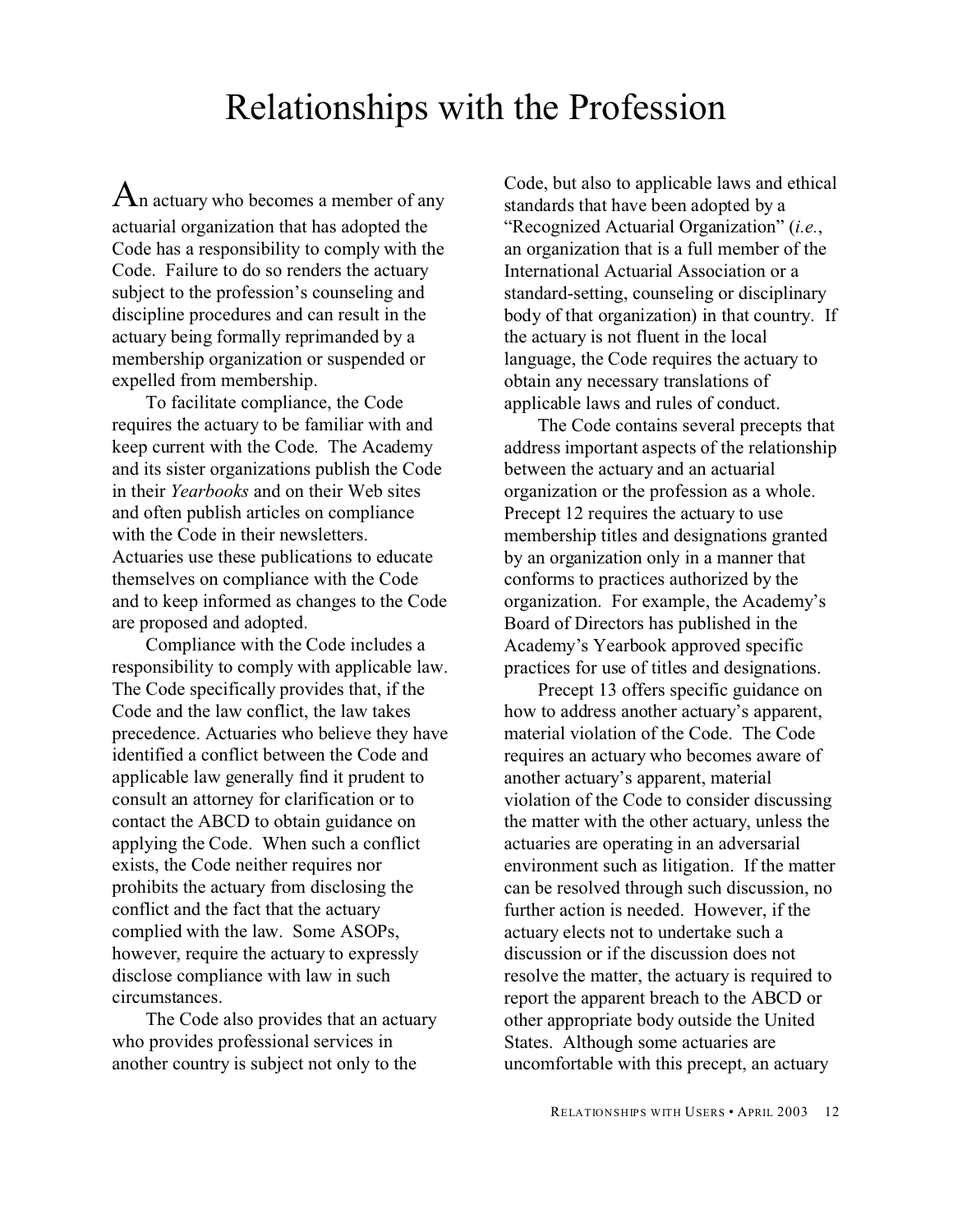who complies with it provides an important service to the profession. If actuaries are to maintain their collective good reputation, it is important that the profession identify and address breaches of the Code by individual actuaries.

Precept 14 requires the actuary to cooperate fully with the profession's counseling and disciplinary bodies. In the United States, those bodies include the ABCD and the discipline committees of the actuarial organizations. The successful operation of the ABCD is fundamental to maintaining the actuarial profession's credibility. The ABCD functions best when actuaries cooperate with investigations and provide the ABCD with the necessary information to fulfill its assigned functions.

When an actuary serves on an Academy committee or makes a public statement as a representative of a membership organization, the actuary is bound by the Code to the extent that it is applicable. For example, real or apparent conflicts may arise between the interests of the organization and the interests of the actuary's principal. As another example, public statements

developed for a membership organization typically should be consistent with any applicable ASOPs and should reflect the unbiased professional judgment of the actuaries who developed it. Some of the actuarial membership organizations have adopted policies explicitly requiring their members to comply with the Code when acting on the organizations' behalf.

Most fundamentally, to maintain good relationships within the profession, actuaries comply with the Code of Professional Conduct. Some actuaries believe that compliance with Precept 1 of the Code is particularly important. They emphasize not only the precept's requirements to perform professional services with integrity and competence but also its emphasis on upholding the profession's reputation.

Actuaries disagree on the extent to which their private conduct (*i.e.*, conduct unrelated to their professional practice) should be subject to the Code. However, some actuaries find it prudent to keep in mind their obligation not to injure the profession's reputation as they go about their daily activities.